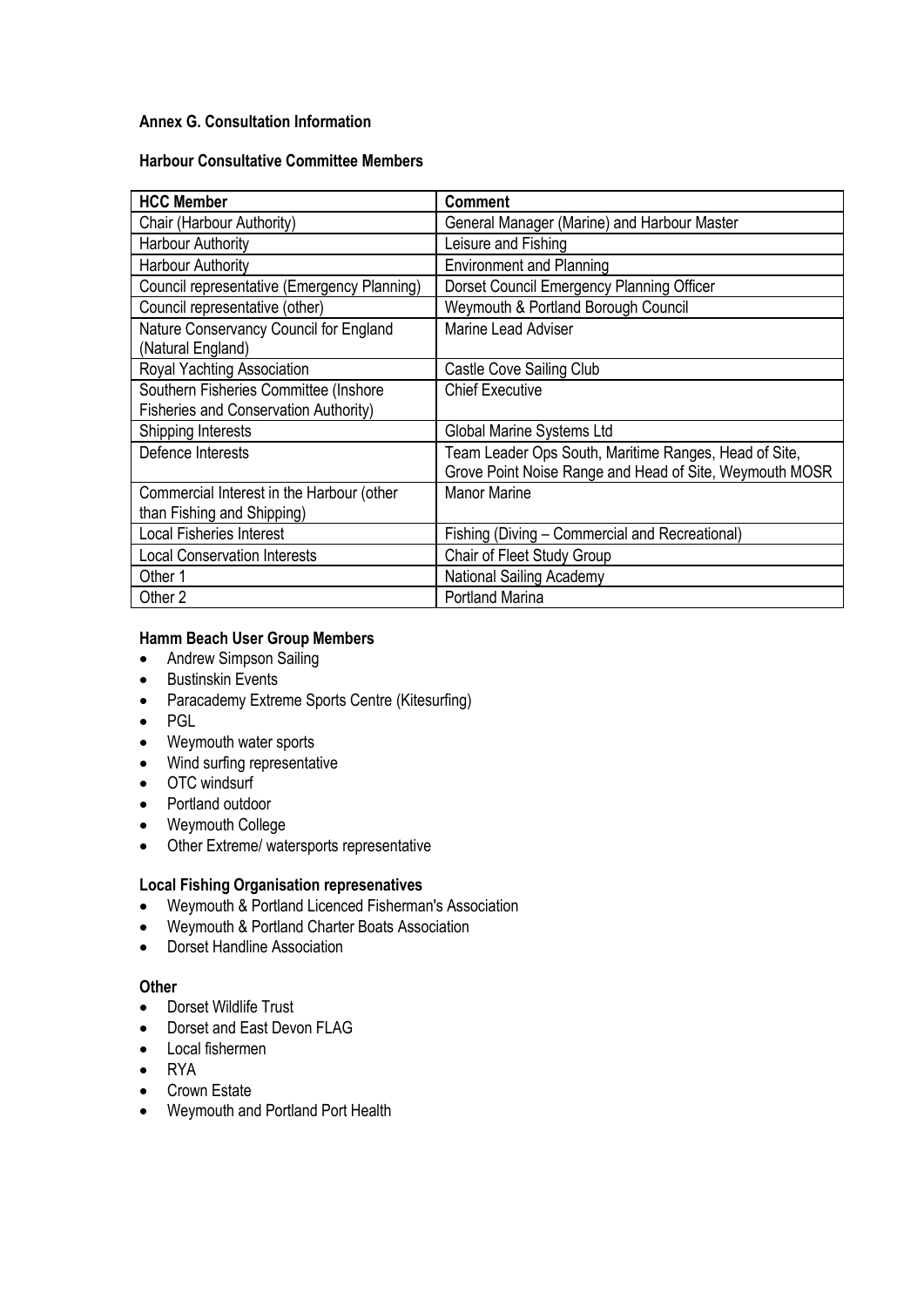Screenshot of https://www.portland-port.co.uk/jobs+and+consultations for 1<sup>st</sup> informal consultation



Informal Consultation by Portland Harbour Authority on draft application for a Fisheries (Several) Order



Portland Harbour Authority invite interested parties to a drop-in session to find out more about our plans to apply to Defra for a fisheries order legally known as a Several Order. Several Orders are granted for setting up or improving private shellfisheries and in this case will relate to crustaceans and molluscs. In securing the Order the harbour authority's policy is one of "being supportive of improving the cultivation/management of the fishery but in doing so it must be mindful of the activities of the harbour's existing users and the environment."

The application is in draft form and will be of interest to all users of Portland Harbour Authority's jurisdiction both inside and outside the breakwaters. The session will take place at the Chesil Beach Centre on Portland Beach Road, Portland DT4 9XE on Tuesday 18<sup>th</sup> September. Please come and talk to us between the hours of 1500 and 1900 to find out more. We are inviting comments and feedback prior to submitting the formal application to government and would like to receive these by Tuesday 2nd October 2018. If you are unable to attend and would like to discuss this further please email s.wilson@portland-port.co.uk with your details so we can get in touch.

A copy of the draft application documentation is available to download below.

- · Draft Order
- · Draft Application and Management Plan
	- o see Admirality Chart 2268 (Annex A)
	- · Draft Biosecurity Plan (Annex B)
	- o Draft Aquaculture Opportunities High Level Review (Annex C)
	- o Draft Nature Conservation Review (Annex D)

We will post updates to our the following page on our website: http://www.portland-port.co.uk/jobs+and+consultations

Admin: 13th Sep 2018 08:58:00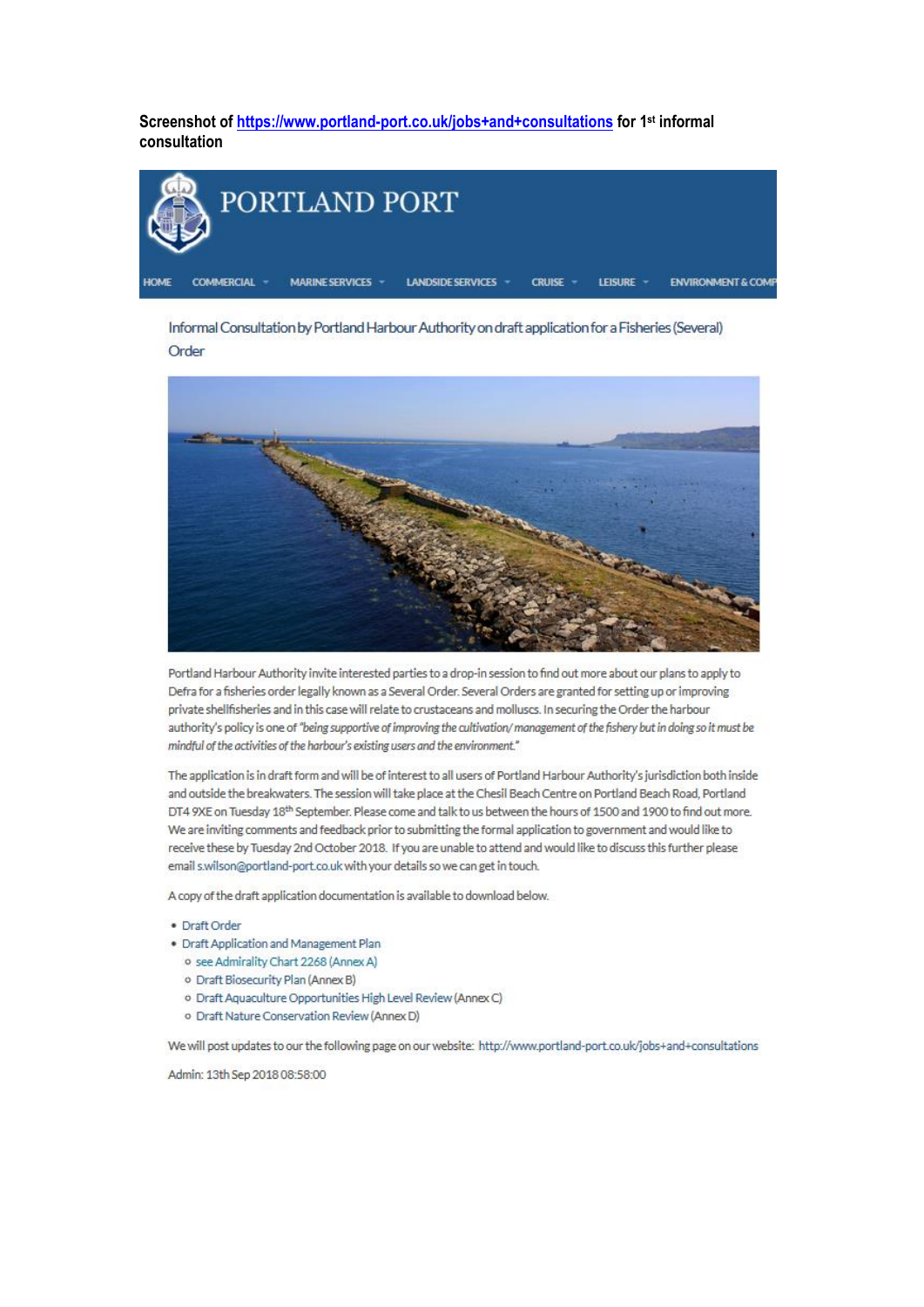Notice placed on notice boards in key places to be seen by Weymouth and Portland Harbour Users in particular local fishermen for 1<sup>st</sup> informal consultation



# Informal Consultation by Portland Harbour Authority on draft application for a Fisheries (Several) Order

Portland Harbour Authority invite interested parties to a drop-in session to findout more about our plans to apply to Defra for a fisheries order legally known asa Several Order. Several Orders are granted for setting up or improving privateshellfisheries and in this case will relate to shellfish. In securing the Order theharbour authority's policy is one of "being supportive of improving the cultivation/-management of the fishery-but-in-doing so it must be mindful of theactivities of the harbour's existing users and the environment."

The application is in draft form and will be of interest to all users of Portland Harbour Authority's jurisdiction both inside and outside the breakwaters. The session will take place at the Chesil Beach Centre on Portland Beach Road. Portland DT4 9XE on Tuesday 18th September. Please come and talk to usbetween the hours of 1500 and 1900 to find out more.<sup>o.</sup>We are inviting comments and feedback prior to submitting the formal application to government and would like to receive these by Tuesday 2nd October 2018.<sup>0</sup> If you are unable to attend and would like to discuss this further please emails.wilson@portland-port.co.uk with your details so we can get in touch or call Sandie on 01305 824044.

A copy of the draft application documentation is available on our website and includes: I

•→ Draft Order¶

- ·- Draft Application and Management Plan
- •- Draft Biosecurity Plan
- ·- Draft Aquaculture Opportunities High Level Review
- · Draft Nature Conservation Review

We will post updates to the following page on ourwebsite:"http://www.portland-port.co.uk/jobs+and+consultations@¶

13th Sep 2018

 $\overline{\mathbf{u}}$